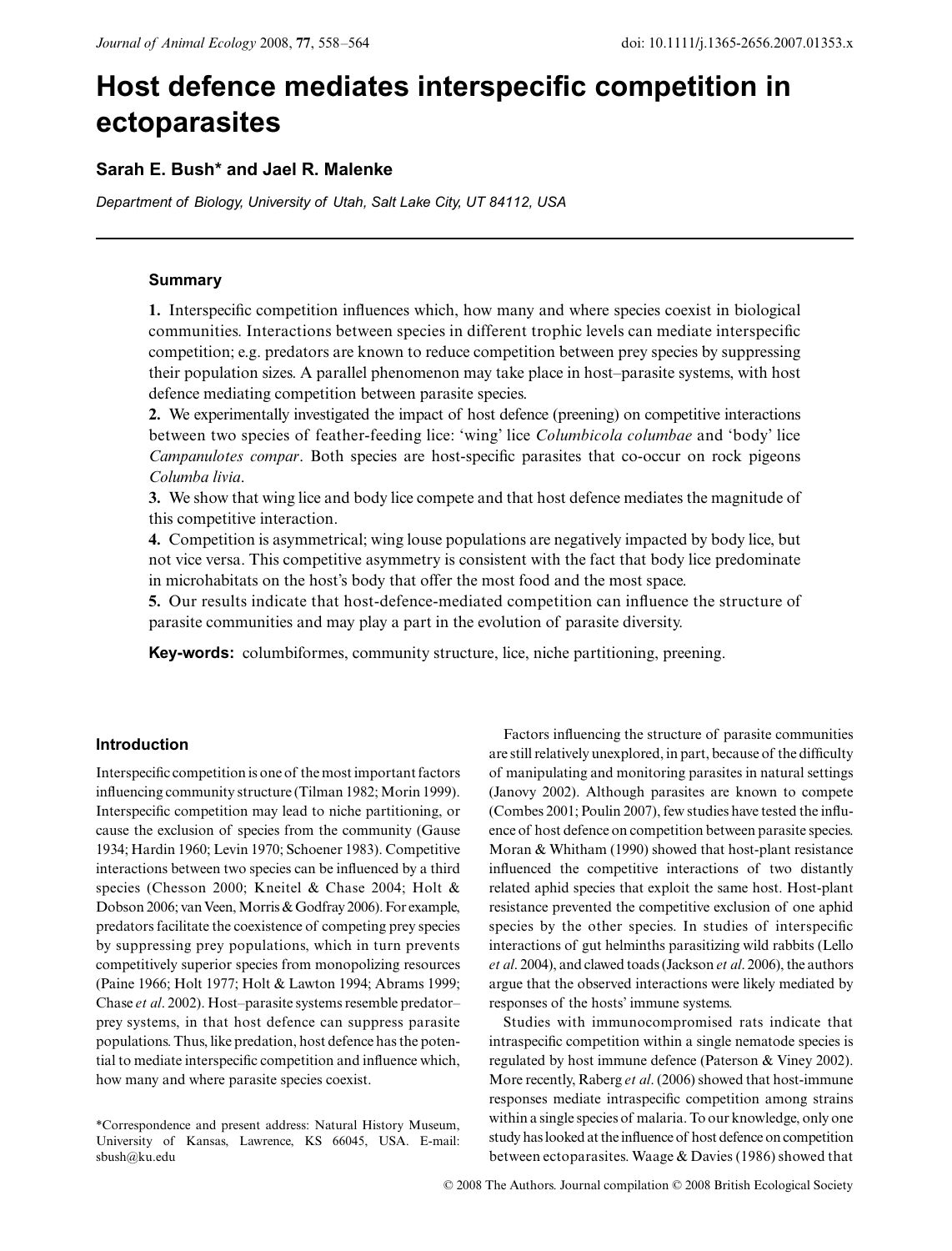competition between species of blood-sucking flies (Tabanidae) was mediated by the tail-flicking defence of their host (Camargue horses). The flies in the Waage and Davies study experienced competition for enemy-free space (Jeffries & Lawton 1984), where the 'enemy' was the host defending itself.

Here we directly quantify long-term fitness consequences of host defence on interspecific competition, using a host– parasite system consisting of rock pigeons *Columba livia* (Gmelin) and their feather-feeding lice (Insecta: Phthiraptera). Feather lice are permanent ectoparasites that spend their entire life cycle on the body of the host, where they feed on the barbules of downy feathers (Marshall 1981). The 3–4-week life cycle begins with the egg, which is glued to the feathers, then progresses through three nymphal instars to the adult stage. Feather lice affect host fitness because the feather damage they cause reduces host mating success (Clayton 1990), thermoregulatory ability (Booth, Clayton & Block 1993), and survival (Clayton *et al*. 1999). Birds defend themselves from lice primarily by preening (Clayton *et al*. 2005).

Rock pigeons are commonly infested with two types of feather lice: 'wing' lice *Columbicola columbae* (Linneaus) and 'body' lice *Campanulotes compar* (Burmeister). Wing lice, which are slender in shape, lay their eggs and spend the majority of their time on the flight feathers of the wings and tail. Body lice, which are oval, lay their eggs and spend virtually all of their time on the abdominal feathers (Nelson & Murray 1971). Wing lice typically escape from preening by inserting their elongate bodies in the furrows between adjacent barbs of the flight feathers (Bush, Sohn & Clayton 2006). Body lice escape from preening by burrowing into the loose downy portions of abdominal contour feathers (Clayton 1991).

Differences between wing and body lice in microhabitat use and morphology may be consequences of historical competition (Clay 1949). Although it is difficult to control for the 'ghost of competition past' (Connell 1980), it is possible to experimentally test for competition in zones where these parasite species currently overlap. Despite some differences in microhabitat use, both wing lice and body lice feed on the downy portions of abdominal contour feathers because only these feathers are fine enough to be ingested by the lice (Bush & Clayton 2006). Wing lice must commute to the abdominal region to feed as they cannot feed on the coarse barbules of the flight feathers. Thus, even though wing lice and body lice are often spatially segregated, they feed on the same feathers and therefore may compete for food. Wing and body lice may also compete for space to mate, reproduce and avoid preening.

To test for competition we infested different groups of rock pigeons with wing lice, body lice or both species of lice. To test the influence of preening on competition, we impaired preening in half of the birds in each group. Thus, we had  $a$  2  $\times$  3 experimental design (normal-preening vs. impairedpreening  $\times$  wing lice only, body lice only or both lice together). We tested for both numerical and functional responses to competition (Thompson 1980) by comparing parasite population dynamics, food use and the microhabitat distributions of lice on birds in the different experimental treatments.

#### **Methods**

## POPULATION DYNAMICS AND MICROHABITAT DISTRIBUTION

Forty-two wild rock pigeons were captured with walk-in traps in Salt Lake City, Utah, and housed individually in  $30 \times 30 \times 56$  cm wire mesh cages in our animal facility. Cages were separated with plexi-glass partitions to prevent the possibility of contact transmission of lice between birds in adjacent cages. Birds were maintained on a 12-h light/dark photoperiod and provided ad libitum grain, grit and water. The birds were cleared of 'background' louse infestations by housing newly trapped birds at < 25% relative humidity for ≥ 10 weeks. This method kills 100% of lice and eggs (Moyer, Drown & Clayton 2002), while avoiding residues that might result from the use of chemical fumigants. At the start of the experiment the relative humidity in the animal rooms was elevated to the optimum for lice (60–70%; Nelson & Murray 1971; Bush & Clayton 2006).

The 42 louse-free birds were randomly divided among three louse treatments ( $n = 14$  birds per treatment) in which birds were seeded with 100 wing lice, 100 body lice, or a combination of 50 wing and 50 body lice (Clayton, Al-Tamimi & Johnson 2003). To test the impact of host defence on competition we experimentally impaired preening in half of the birds within each treatment, by inserting a small C-shaped plastic bit between the upper and lower mandibles of the bill ( $n = 7$  birds per louse  $\times$  preening treatment). Bits spring shut slightly in the nostrils to prevent dislodging, but they do not interfere with feeding and they have no apparent side-effects (Clayton & Tompkins 1994). The bits create a 1–3 mm gap between the mandibles that impairs the forceps-like action of the bill required to remove ectoparasites efficiently (Clayton *et al*. 2005). The increase in louse load caused by impairing preening with bits is within the range of natural variation in louse load observed in wild populations (Clayton *et al*. 1999).

To test for effects of host-mediated parasite competition we compared the relative fitness (survival and reproductive success) of wing and body louse populations among experimental treatments. The number and microhabitat distribution of wing lice and body lice were monitored on all birds every 6 weeks for 42 weeks, which is approximately 10 louse generations (Martin 1934). We used the visual examination method of Clayton & Drown (2001). This sampling method accurately reflects total louse load, yet only requires examination of five plumage microhabitats, which minimizes disturbance to the lice. The visual examination consisted of recording the number and location of wing and body lice during careful examination of the following microhabitats: under-surfaces of one wing and the tail (approximately 60 s each), the back (30 s), keel (30 s) and rump (60 s).

#### FEATHER CONSUMPTION

We measured the relative consumption of feathers by wing and body lice from each of eight microhabitats (Fig. 1a) at the end of the experiment. For each bird we pulled small clumps of feathers from each microhabitat and weighed the 10 longest feathers to the nearest 0·01 mg on an analytical balance (as in Clayton *et al*. 1999). Flight feathers (wing and tail) were not sampled because they are not consumed by lice (Nelson & Murray 1971; Clayton 1990). To determine the amount of feather material eaten by lice, the mass of feathers from birds in the experiment was compared with feathers pulled from other (louse-free) birds kept in the lab.

© 2008 The Authors. Journal compilation © 2008 British Ecological Society, *Journal of Animal Ecology*, **77**, 558–564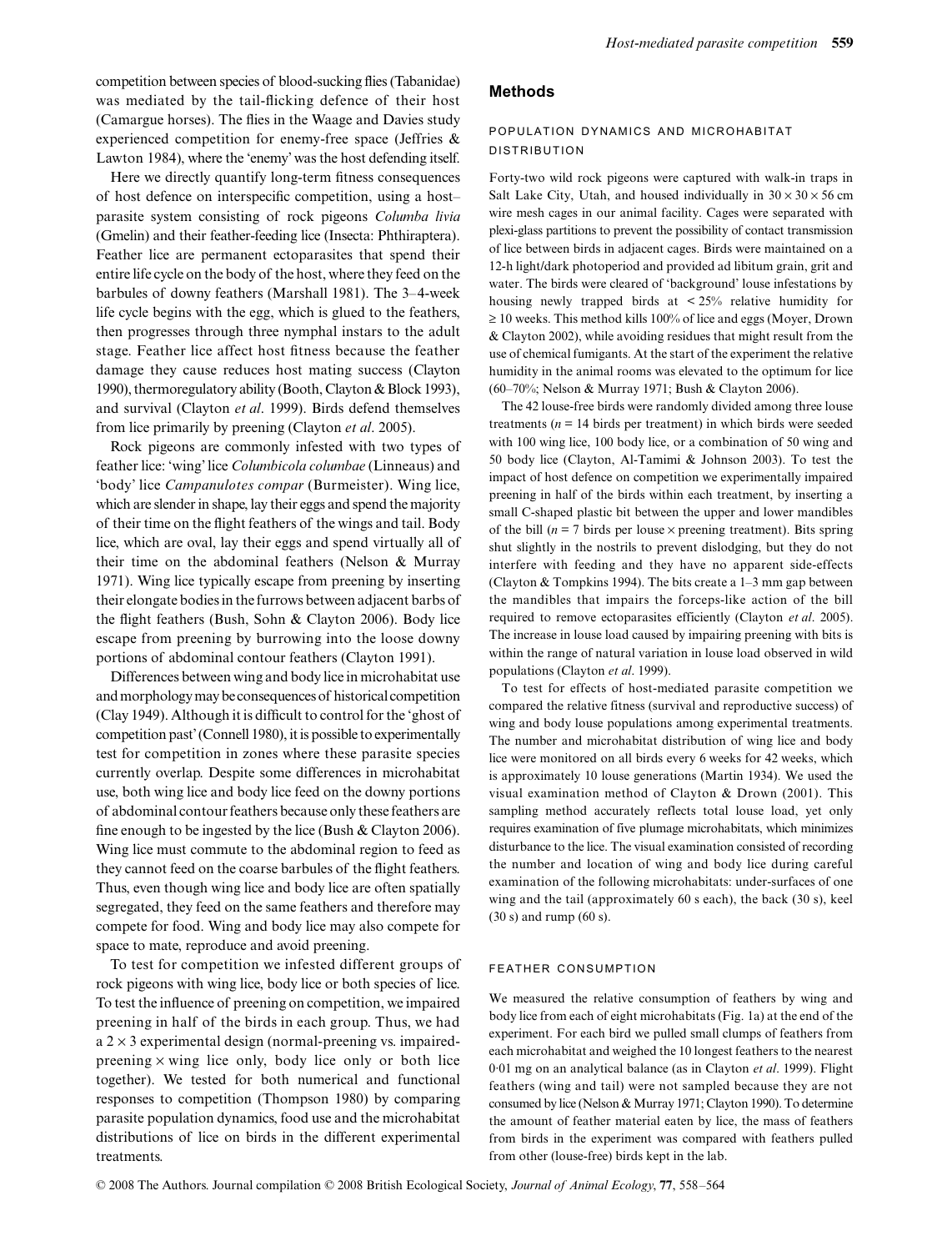

**Fig. 1.** Feather consumption by wing and body lice. (a) Microhabitats from which feathers were sampled to quantify feather consumption: back (bk), nape (n), breast (br), keel (k), side (s), flank  $(f)$ , vent  $(v)$  and rump (r). (b) Schematic of differences in the terminal diameters of eaten and uneaten feather barbules. (c) Photo of a rump feather severely eaten by lice. (d) Photo of a normal rump feather. (e) Photo of a feather barb with barbules severly eaten by lice. (f) Photo of feather barb with normal barbules.

To determine whether wing and body lice consume the same parts of feather barbules, we measured the terminal ends of the eaten barbules that lice leave behind (Fig. 1b). Feather barbules are tapered, being nearly twice as wide at the base as they are at the tip. Thus, the diameter of the terminal end of the eaten barbule indicates the part of the feather that was not consumed, presumably because that portion is too stout for lice to sever with their mandibles (Clay 1951; Clayton 1991). As we were interested in comparing which parts of the barbules wing lice and body lice consume under extreme conditions, we selected severely eaten rump feathers from several birds (Fig. 1c,e). Feather barbs were haphazardly selected from the centre of each feather and mounted on microscope slides. From these slide-mounted barbs, we haphazardly selected and measured 50 barbules from birds with only wing lice, and birds with only body lice. These measurements were compared with the terminal diameter of barbules from other louse-free birds kept in the lab (Fig. 1d,f). The diameter of the terminal end of each barbule was measured to the nearest 0·2 μm using a Nikon DIC microscope fitted with an ocular micrometer.

## **Results**

#### POPULATION DYNAMICS

The presence of body lice had a significant negative effect on wing louse populations (Fig. 2a; Repeated Measures anova: d.f. = 1, 20;  $F = 11.68$ ;  $P = 0.003$ ). The magnitude of this effect depended on host defence; there was a significant interaction between the main effects of preening and the presence of body lice (d.f. = 1, 20;  $F = 10.11$ ;  $P = 0.005$ ). On

birds that could preen normally, birds with only wing lice tended to have more wing lice than birds also parasitized by body lice; infestations of only wing lice were, on average, 2·8-fold larger than wing louse populations on coinfested birds. However, this difference was not significant (d.f. *=* 1, 11,  $F = 3.13$ ,  $P = 0.10$ ). When preening was impaired, birds with only wing lice had significantly more wing lice than birds also parasitized by body lice (Fig. 2a; d.f. *=* 1, 9;  $F = 9.08$ ;  $P = 0.01$ ). Infestations of only wing lice were, on average, four-fold larger than wing louse populations on coinfested birds. When body lice were present, wing louse populations levelled off quickly; in contrast, when body lice were absent, wing louse populations kept increasing until week 24 before levelling off (Fig. 2a). The variation in wing louse load was greatest at week 24 because the population on a single bird increased more rapidly than those on the other birds in the same treatment. By week 36 the wing louse populations on the other birds had caught up, reducing the variation.

The presence of wing lice had no significant effect on body louse populations (Fig. 2b; Repeated Measures anova: d.f. = 1, 20;  $F = 0.98$ ;  $P = 0.33$ ). This was true whether or not host defence was impaired (nonsignificant interaction between the main effects of preening and the presence of wing lice: d.f. = 1, 20;  $F = 1.07$ ;  $P = 0.32$ ). As the effect of competition was strongest on impaired-preening birds, the data we report on resource use (i.e. feather consumption and microhabitat distribution, see below) are restricted to the impaired-preening treatment.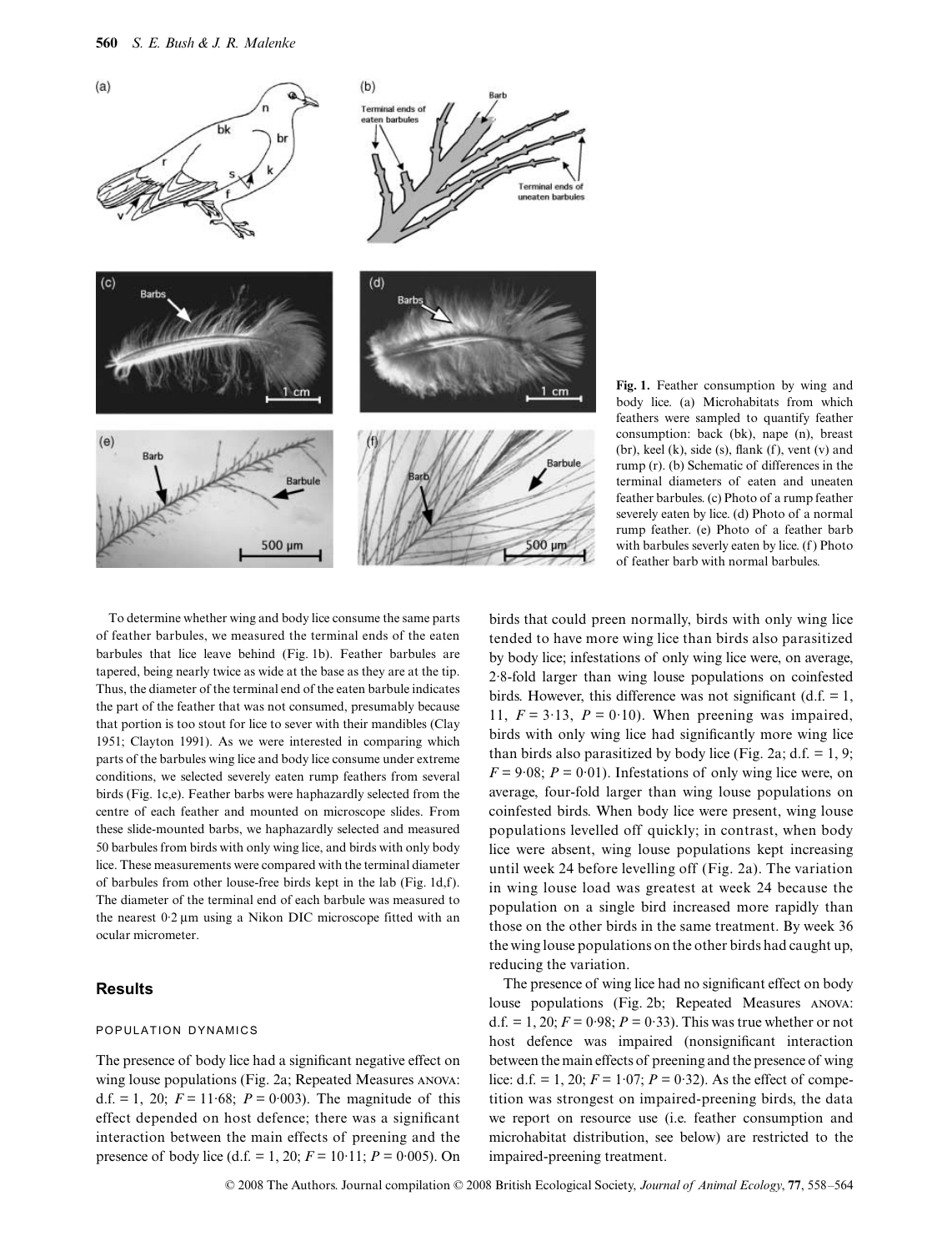

**Fig. 2.** Population dynamics (mean  $\pm$  SE) of (a) wing lice and (b) body lice on birds with impaired preening  $(①$  and normal preening  $(O<sub>1</sub>)$ ; circles represent birds with a single species of louse; squares represent birds with two species of lice. Left axis is the number of lice observed per bird during visual censuses; right axis is the estimated total number of lice per bird (based on  $9 \times$  and  $10 \times$  conversion factors for wing and body lice, respectively; Clayton & Drown 2001). Different lower case letters indicate significant differences (see Results). Not all of the birds 'survived' the 42-week experiment: two died during the experiment probably because they were already old when captured; another four birds from 'single louse species' treatments were excluded because they were found to be contaminated with both species of lice. Final samples are as follows:  $\bullet$ , impaired-preening, alone ( $n = 5$  birds with wing lice and  $n = 5$  birds with body lice);  $\blacksquare$ , impaired-preening, together  $(n = 6 \text{ birds})$ ;  $\bigcirc$ , normal-preening, alone ( $n = 7$  birds with wing lice and  $n = 7$  birds with body lice);  $\Box$ , normalpreening, together ( $n = 6$  birds).

## FEATHER CONSUMPTION

On impaired-preening birds the feathers from birds with lice (body lice, wing lice and both species of lice) weighed significantly less than feathers from control birds without lice (Repeated Measures anova, d.f. = 3, 18; *F* = 7·65, *P =* 0·002). The feathers from birds with lice weighed 24% less, on average, than feathers from birds without lice. However, there was no significant difference in the amount of feathers consumed by body lice vs. wing lice (d.f. = 1, 8,  $F = 0.127$ ,  $P = 0.73$ ). Both wing and body lice consumed feathers in all eight microhabitats (Fig. 3a). However, there was a significant interaction between louse species and microhabitat (d.f.  $= 7, 56$ ;  $F = 3.16$ ,  $P = 0.007$ , indicating that wing lice and body lice showed



**Fig. 3.** Feather consumption of wing and body lice. (a) Feather consumption across eight feather microhabitats shown in Fig. 1a. Feather consumption was determined by comparing the mass of feathers with lice to the mass of louse-free controls (zero indicates the mass of the louse-free controls). (b) Mean  $(\pm \text{ SE})$  diameter of the terminal ends of uneaten barbules, compared with barbules consumed by wing and body lice. Lower case letters indicate significant differences (see Results).

some partitioning of food resources. Wing lice tended to eat more feathers from the back, nape, breast, keel and flank, whereas body lice tended to eat more feathers from the side, vent, and rump (Fig. 3a).

In addition to testing for microhabitat differences in feather consumption, we also tested for spatial differences in the feather consumption of wing and body lice on a finer scale – along the feather barbules themselves. The terminal diameters of the barbules were significantly larger on feathers with lice compared with control feathers without lice (Fig. 3b; anova, d.f. = 2, 147,  $F = 46.72$ ,  $P < 0.0001$ ). However, there was no significant difference in the terminal diameter of the feather barbules eaten by body lice vs. wing lice (Scheffe's post-hoc test  $P = 0.84$ ).

#### MICROHABITAT DISTRIBUTION

We quantified the distributions of both species of lice on impaired-preening birds across two very different feather regions: the abdominal feathers and the flight feathers. Wing lice were found on abdominal feathers significantly less often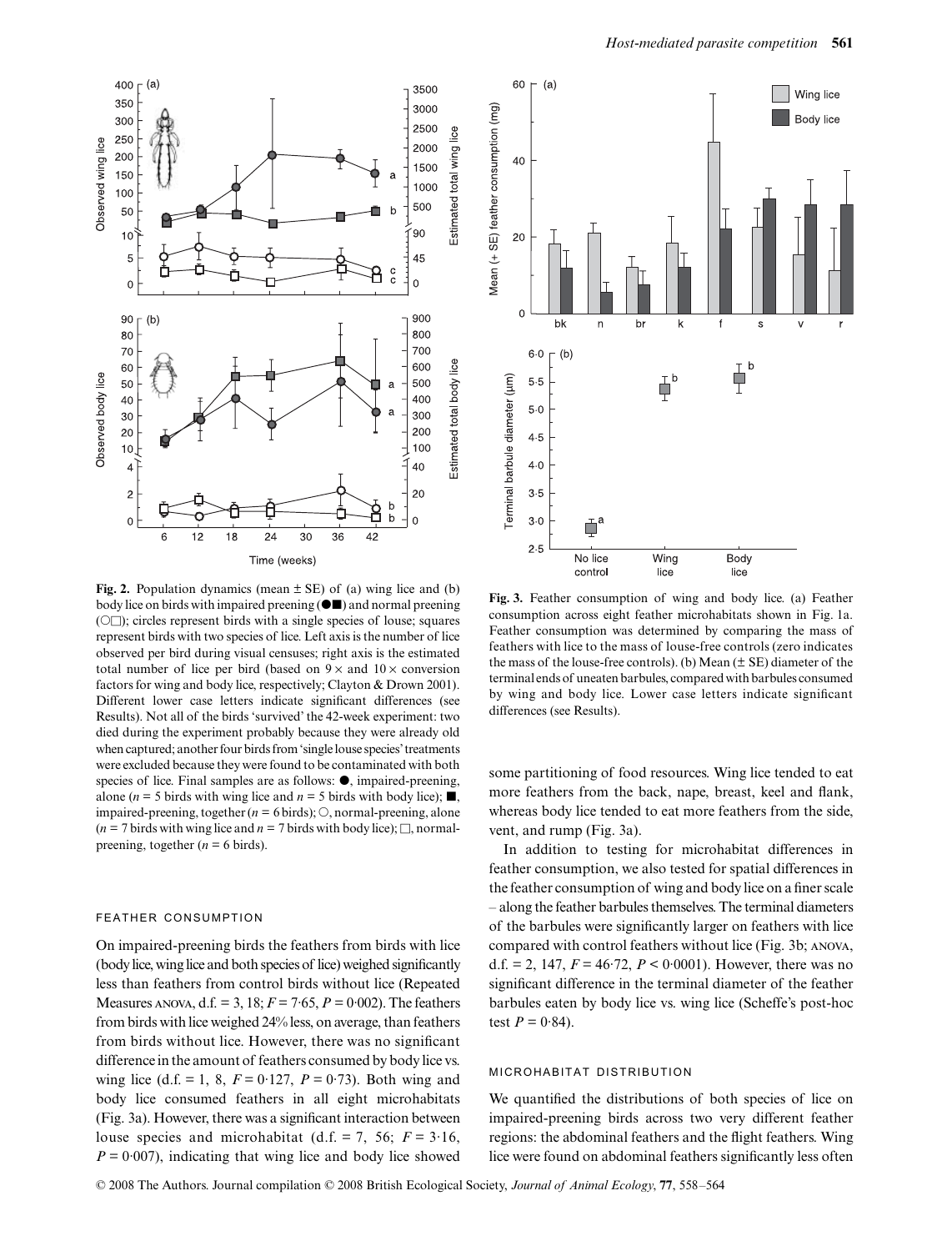

**Fig. 4.** Distribution of wing and body lice in two major feather regions: abdominal feathers vs. flight feathers. Wing lice (a) shifted microhabitat significantly in the presence of body lice  $(P < 0.0001)$ , whereas body lice (b) remained exclusively on abdominal feathers, regardless of the presence of wing lice  $(P = 1.0)$ .

when body lice were present, than when body lice were absent (Fig. 4a; Fisher's exact test, *n* = 4781, *P* < 0·0001). In contrast, the presence of wing lice did not impact the microhabitat distribution of body lice (Fig. 4b; Fisher's exact test,  $n = 2546$ ,  $P = 1.0$ ), which were found on the abdominal feathers, regardless of the presence of wing lice.

Within the abdominal body region, the microhabitat distribution of wing lice shifted significantly away from the rump when body lice were present (Fig. 5a;  $\chi^2 = 9.23$ , d.f. = 2,  $n = 337$  lice,  $P = 0.01$ ). Similarly, the microhabitat distribution of body lice shifted away from the rump when wing lice were present (Fig. 5b;  $\chi^2 = 40.97$ , d.f. = 2, *n* = 2546 lice, *P* < 0.01), but less dramatically. Only 11% of the body louse population was displaced from the rump in the presence of wing lice, compared with 29% of the wing louse population displaced from the rump in the presence of body lice.

# **Discussion**

Host-mediated competition may influence the community structure of a diverse array of host–parasite systems. However, despite the fact that parasites represent a large portion of



**Fig. 5.** Distribution of wing and body lice across three abdominal feather microhabitats: rump, back, and keel. Although wing lice (a) and body lice (b) both showed significant microhabitat shifts in the presence of the other louse, the response by wing lice was much greater than that by body lice (see Results).

global biodiversity (Price 1980), host-mediated competition has seldom been tested. In this paper we describe the results of a study showing that host defence mediates interspecific competition in ectoparasitic feather lice. Our experiment compared the long-term relative fitness of wing lice and body lice among treatments that manipulated the presence of a potential competitor, as well as host defence. Our results show that: (1) wing and body lice compete; (2) competition is asymmetrical; and (3) the magnitude of competition is dependent on host defence.

Competition was strongest when preening was impaired. Under this circumstance we found that the presence of body lice suppressed wing louse populations. When body lice were absent, wing lice experienced competitive release and the size of wing louse populations increased dramatically (Fig. 2a). In comparison, wing lice had no significant effect on the size of body louse populations (Fig. 2b). On birds that could preen normally, wing louse populations on birds without body lice tended to be larger than the wing louse populations on birds with body lice, but the effect was not significant. The experimental impairment of host defence did not lead to competitive exclusion of wing lice over the course of the experiment, but host defence still mediated the magnitude of competition. We found that host defence kept louse populations small, minimizing competition for resources.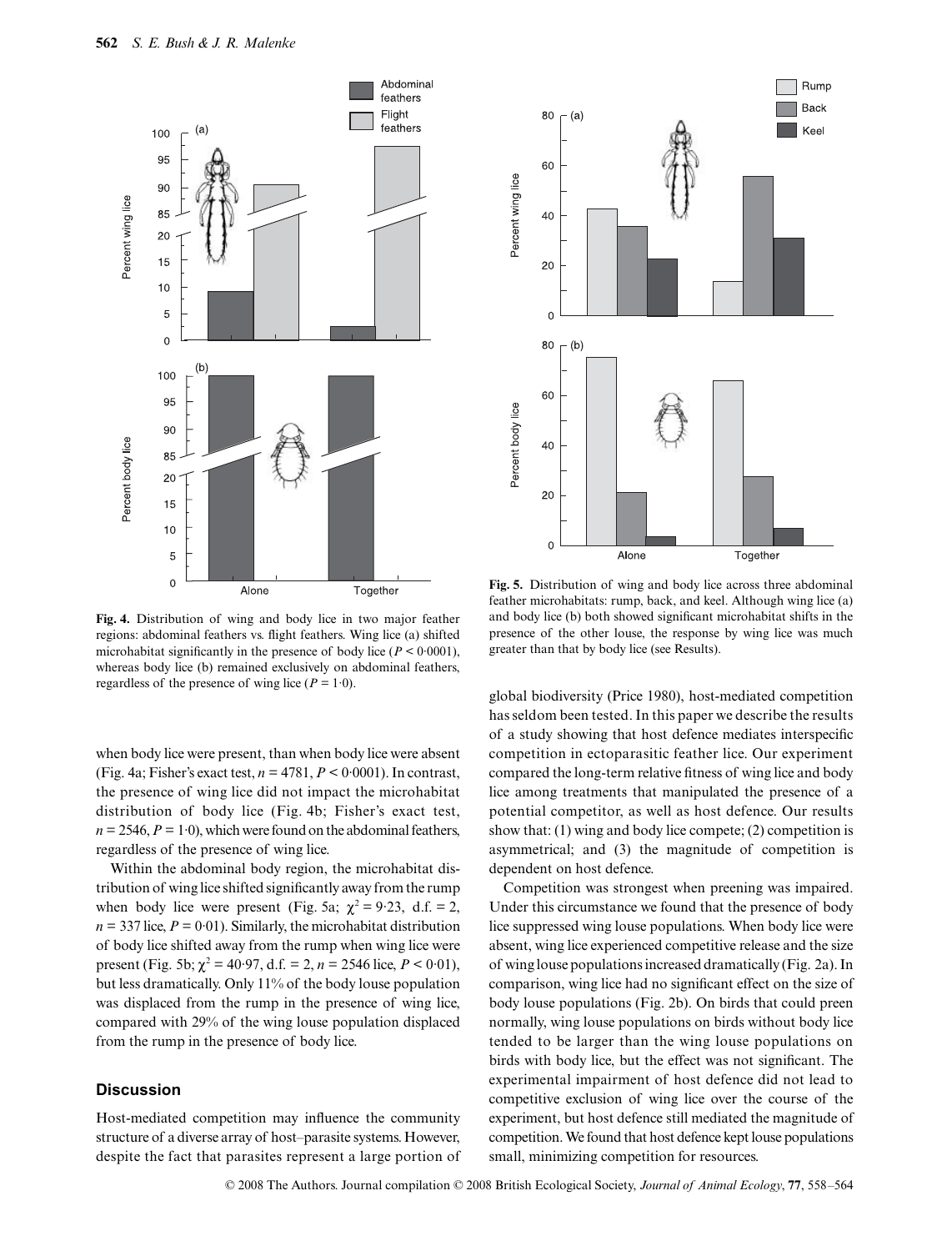

**Fig. 6.** Grand mean (± SE) number of lice on impaired-preening birds over the course of the 42 week experiment. The number of lice differed significantly among treatments (ANOVA;  $d.f. = 2, 93$ ;  $F = 6.04$ ;  $P = 0.003$ ; lower case letters indicate significant differences. Birds with only wing lice had significantly more lice than birds with only body lice (Scheffe's post-hoc test  $P = 0.003$ ). If lice were not competing, then the number of lice on birds with both species should have been equivalent to the total number of lice on birds with wing lice added to the number of lice on birds with body lice. However, the number of lice on coinfested birds did not differ significantly from birds with either wing or body lice (Scheffe's post-hoc tests  $P = 0.12$ ), which is indicative of competition.

It is likely that the impact of body lice on wing lice is the result of indirect competition for limiting resources such as food or space. We found that wing and body lice eat similar parts of the feather barbules, which provides an opportunity for resource competition. More importantly, we found that both wing and body lice ate feathers from all eight sampled feather microhabitats (Fig. 3), indicating that the food resources of wing and body lice overlap. This overlap in the use of resources sets the stage for competition for food. However, the population dynamics observed on impaired-preening birds in our experiment suggest that wing and body lice are not merely competing over limited food resources. Pigeons only moult new feathers once a year. As feathers are not continually renewed, louse populations limited only by food should crash when the food is depleted. In our study, the louse populations did not crash even though new feathers did not grow during the course of the experiment. Instead, both wing and body louse populations reached and maintained a carrying capacity. This pattern suggests that wing and body lice are competing for some resource instead of, or in addition to, food.

We provide evidence suggesting that wing and body lice compete for space. Wing lice are found on the abdominal feathers and flight feathers, whereas body lice are restricted to the abdominal feathers (Fig. 4). If space is a limiting resource, we would expect that lice restricted to a smaller portion of the host's body will have a smaller population than the lice using more of the host's body. Indeed, we found that birds with only body lice had smaller louse populations than birds with only wing lice (Fig. 6). Moreover, if body lice can outcompete wing lice for space on the abdominal feathers, then wing louse

populations should be depressed when body lice are present, whereas body louse populations should not be affected by the presence of wing lice. We observed both of these patterns. Wing louse populations were severely depressed when body lice were present (Fig. 2a), but there was no significant effect of wing lice on body louse populations (Fig. 2b).

We found that wing lice shifted their microhabitat distributions considerably when body lice were present. First, wing lice were found less frequently on the abdominal feather region when body lice were present (Fig. 4a). In contrast, body lice did not shift their distribution among feather regions when wing lice were present (Fig. 4b). Among microhabitats on the abdomen, both species of lice were most common on the rump feathers when the other louse species was absent (Fig. 5). This is not surprising because rump feathers weigh nearly twice as much as feathers from either the back or the keel and thus provide the most food and space (mean  $\pm$  SE mass of a feather from the: rump, 13 $\cdot$ 5 mg  $\pm$  0 $\cdot$ 8; back,  $6·3$  mg  $\pm$  0·2; and keel,  $8·2$  mg  $\pm$  0·2). Under competitive circumstances, we found that both wing lice and body lice shifted their distribution away from the rump (Fig. 5). The proportion of body lice on the rump only decreased from 75% in the absence of wing lice to 64% when wing lice were present. Although body lice shifted away from the rump, wing lice experienced the most dramatic shift. The proportion of wing lice on the rump decreased from 43% in the absence of body lice to just 14% when body lice were present. The shifts in microhabitat that we observed with wing lice are consistent with interspecific competition for food and space; however, these results are not independent of intraspecific competition. The absence of body lice and concomitant increase in wing louse populations are inseparable. In the future, experiments manipulating louse density may be able to separate the effects of interspecific vs. intraspecific competition.

It is unclear how body and wing lice defend spatial resources. It is unlikely that space is defended physically. In the many hours we spent observing lice, we never observed direct aggression between wing and body lice. Alternatively, the interaction could be mediated chemically. Chemotaxis is known to occur in lice; human body lice *Pediculus humanus* (Linneaus) are attracted to conspecific faeces (Mumcuoglu, Galun & Ikan 1986). It is also possible that chemical compounds in faeces or pheromones repel other species of lice.

Competition between wing and body lice may have played a fundamental role in the diversification of feather lice. Clay (1949) speculated that competition with body lice on the abdomen of the bird caused ancestral 'wing' lice to adapt to the harsher microhabitats of the flight feathers. Our data are consistent with this hypothesis. Interestingly, 'wing' louse and 'body' louse ecomorphs are not restricted to Columbiformes; they occur on many avian orders (Price *et al*. 2003). Recent molecular evidence indicates that wing and body lice have evolved repeatedly within many of the major louse lineages parasitizing different bird orders (Smith & Johnson, pers. comm.). Our results suggest that interspecific competition mediated by host defence may have been important in the diversification of feather lice.